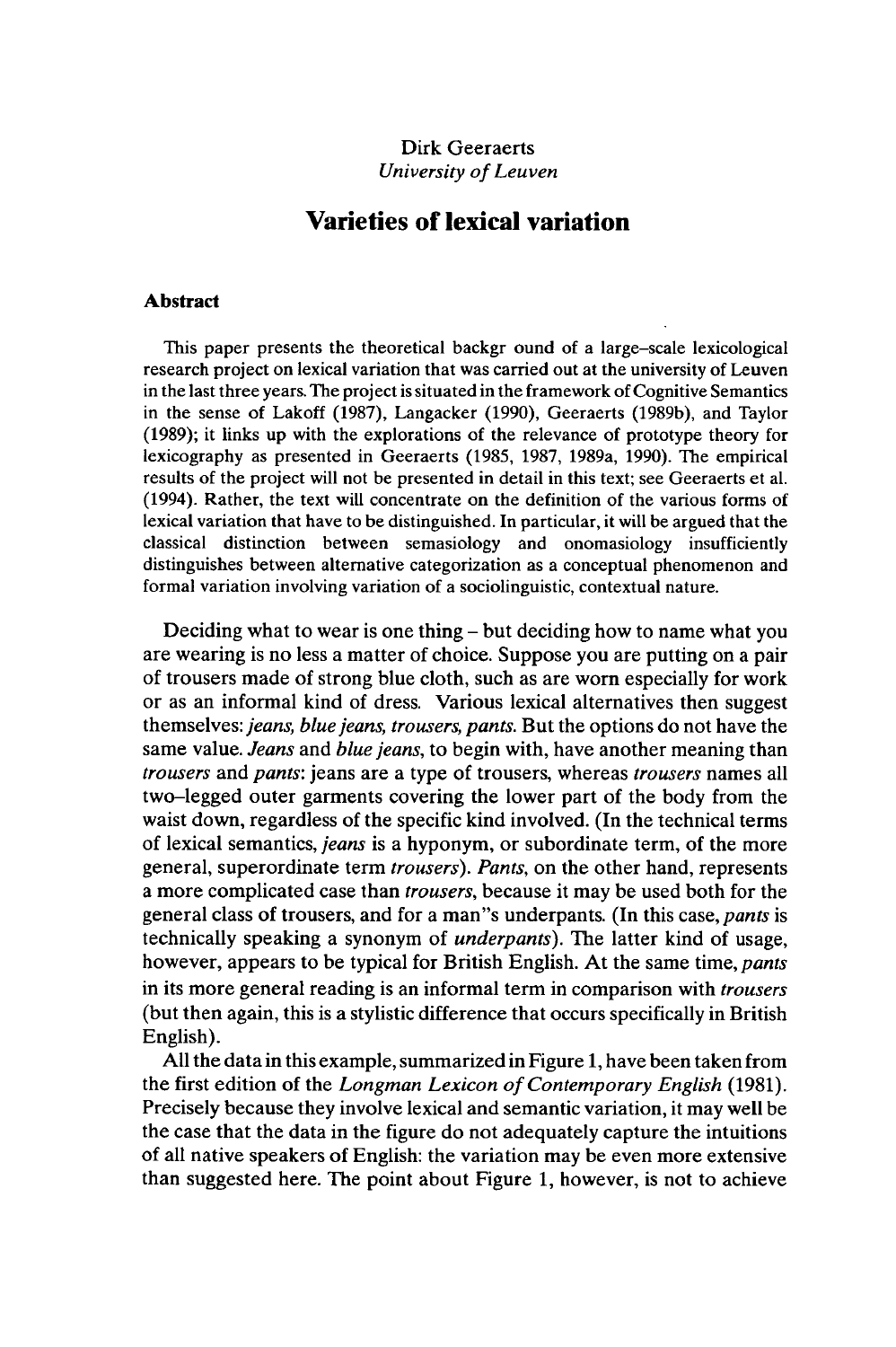descriptive completeness with regard to *pants* and its cognates, but to illustrate the various types of variation that have to be taken into account in descriptive lexicological research.

The various kinds of lexical variation involved in the example, then, may be systematically distinguished in the following way. First, there is the fact that words may mean several things, as with the more restricted and the more general reading of *pants.* Second, the same kind of referent may be named by various semantically distinct lexical categories, as illustrated by the choice between *jeans/ blue jeans* and *trousers*/*pants:* even though *jeans* and *pants* are not synonyms, there are situations in which both are appropriate names for a particular garment. In fact, any time *jeans* is appropriate, the hyperonymous term*pants* will be suited as well; the reverse, of course, is not the case. Third, the same kind of referent may be named by various words, which may or may not differ from a semantic point of view; this type of variation, then, encompasses the previous one. The choice between *trousers* and *pants* (in its general reading), for instance, may be influenced by considerations of formality and stylistic appropriateness, but does not involve denotational semantic differences of the type distinguishing *jeans* and *trousers.* Even though they do not have precisely the same stylistic value (at least in British English, *pants* is more informal than *trousers*), *trousers* and *pants* (in its general reading) are equivalent as far as their meanings are concerned. Therefore, in a situation in which a particular garment may receive the name *jeans or pants* or *trousers,* the pairs of alternatives have a different status. In choosing between *jeans* and *trousers,* for instance, the choice is not just between words, but between different semantic categories. In choosing between *trousers* and *pants,* on the other hand, the choice is between words that are semantically equivalent, but that are invested with different stylistic values. Finally, the stylistic distinction that exists between *trousers* and *pants* is an example of a more general contextual type of variation, involving the fact that a specific lexical phenomenon (such as a preference for expressing a particular meaning by means of one item rather than another) may be subject to the influence of contextual factors, like a speech situation asking for a particular style, or geographical distinctions among groups of speakers.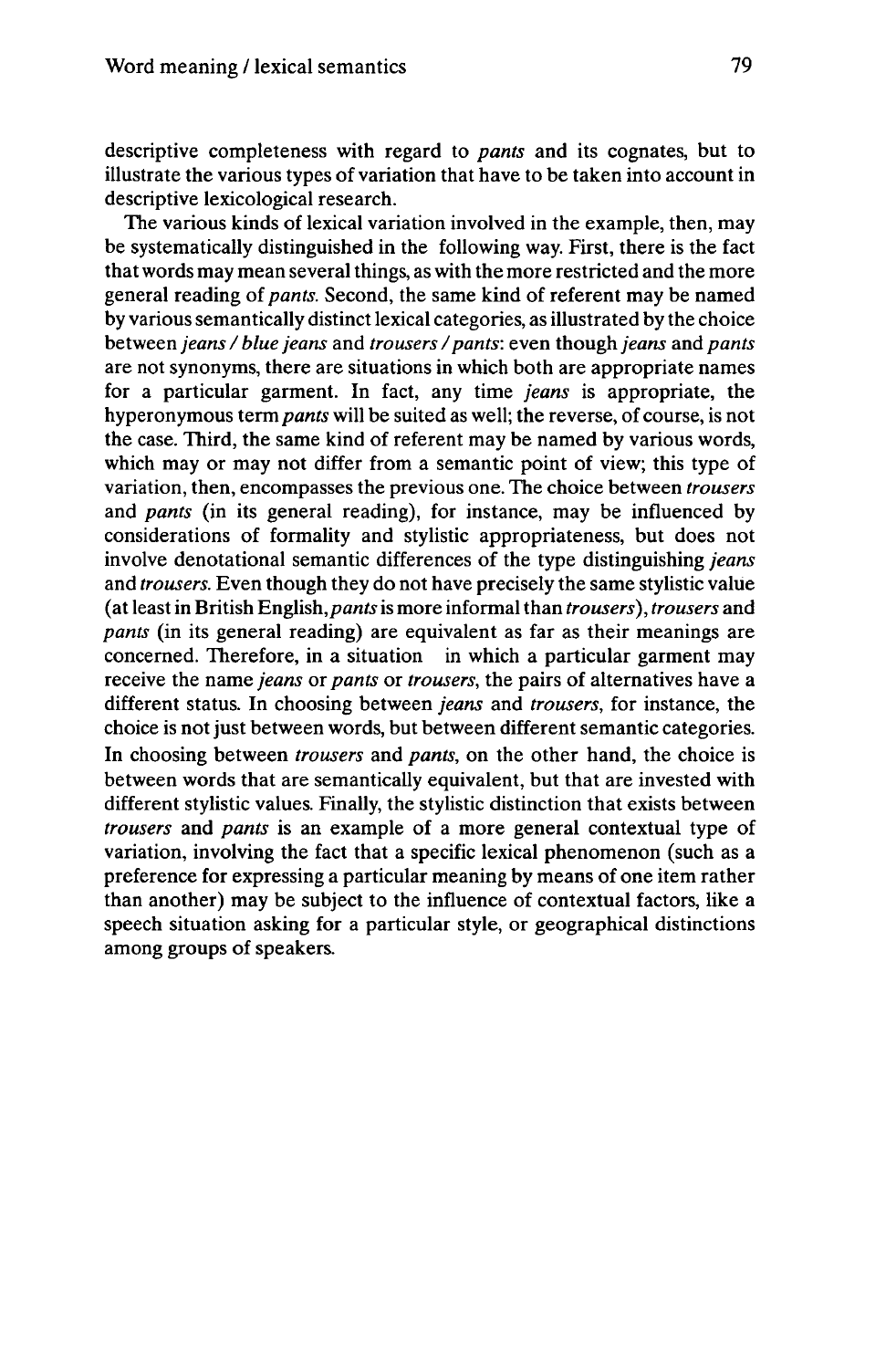|                                             | formal             | <b>British English</b><br>informal | American English   |
|---------------------------------------------|--------------------|------------------------------------|--------------------|
| two-legged<br>outer garment<br>(in general) | trousers           | pants                              | pants / trousers   |
| men's<br>underwear                          | underpants         | pants                              | underpants         |
| trousers made<br>of strong blue<br>cloth    | jeans / blue jeans |                                    | jeans / blue jeans |

Figure <sup>1</sup> Sample lexical data on pants and cognate terms

The four types interlock and overlap in intricate ways. Contextual variation, for instance, is not restricted to the formal side of the language, but touches upon the semantic phenomena as well. In the example contrasting *trousers* and *pants* (in its general reading), the contextual, stylistic variation involves words that are otherwise semantically equivalent. However, the meaning variation exhibited by *pants,* also correlates with contextual factors of a geographical nature: contextual variation (the fourth type mentioned above) may cross-categorize with the semantic variation mentioned as the first type above.

The following terminological distinctions capture the different kinds of variation that we have informally identified above. *Semasiological variation* involves the situation that a particular lexical item may refer to distinct types ofreferents. *Onomasiological variation* involves the situation that a referent or type of referent may be named by means of various conceptually distinct lexical categories. *Formal variation* involves the situation that a particular referent or type of referent may be named by means of various lexical items, regardless of whether these represent conceptually different categories or not. *Contextual variation* involves the situation that variational phenomena of the kind just specified may themselves correlate with contextual factors such as the formality of the speech situation, or the geographical and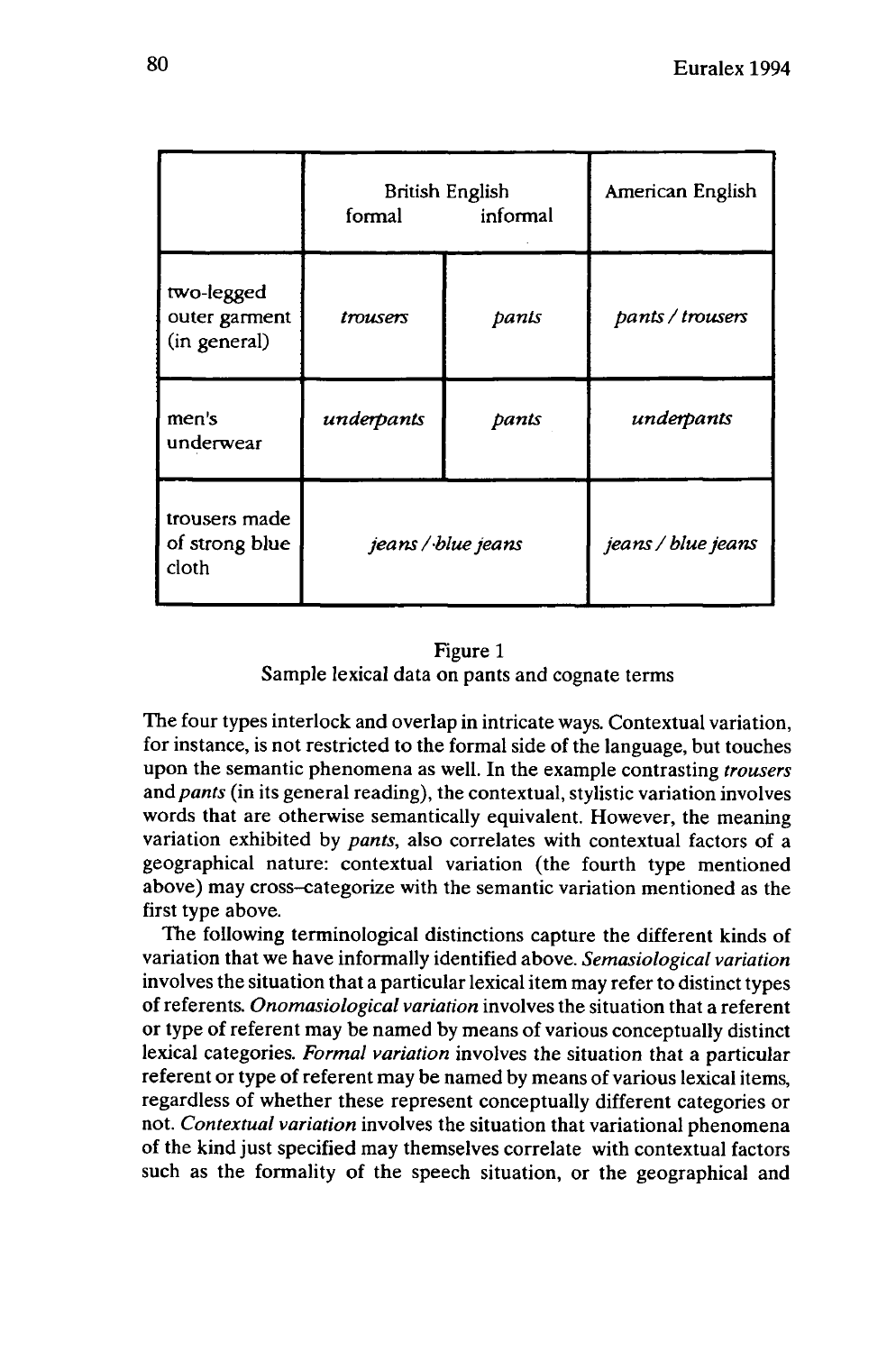sociological characteristics of the participants in the communicative interaction.

These concepts are illustrated in Figure 2 on the basis of the *pants/trousers-* example as described in Figure 1. The figure may be read as follows. Semasiological variation involves the situation that one word may possess diverse semantic values, as when *pants* may either be synonymous with *trousers* "two-legged outer garment covering the lower half of the body", or with *underpants* "a short man"s undergarment worn below the waist". Onomasiological variation involves the situation that the same thing may be identified as a member of different categories. In a given situation, for instance, a particular pair of trousers might be referred to either as a member of the category *trousers/pants,* or as a member of the subordinate category *jeans/blue jeans.* Semasiological and onomasiological variation are both forms of conceptual (or "semantic") variation: they involve differences of categorization. Semasiological and onomasiological variation study lexical categorization from different perspectives: the semasiological approach takes its starting-point in the words naming a conceptual category, while the onomasiological approach takes its starting-point in the things categorized.

| conceptual<br>variation | semasio-<br>logical<br>variation  | pants<br>$(1)$ trousers (two-legged garment etc.)<br>(2) men's underwear                               |           |
|-------------------------|-----------------------------------|--------------------------------------------------------------------------------------------------------|-----------|
|                         | onomasio-<br>logical<br>variation | jeans/blue jeans<br>Οľ<br>trousers/pants(1)                                                            | formal    |
| contextual variation    |                                   | pants(1) (informal<br>British English)<br>versus<br><i>trousers</i> (less informal<br>British English) | variation |

## Figure 2

An illustration of the major terminologically distinct forms of lexical variation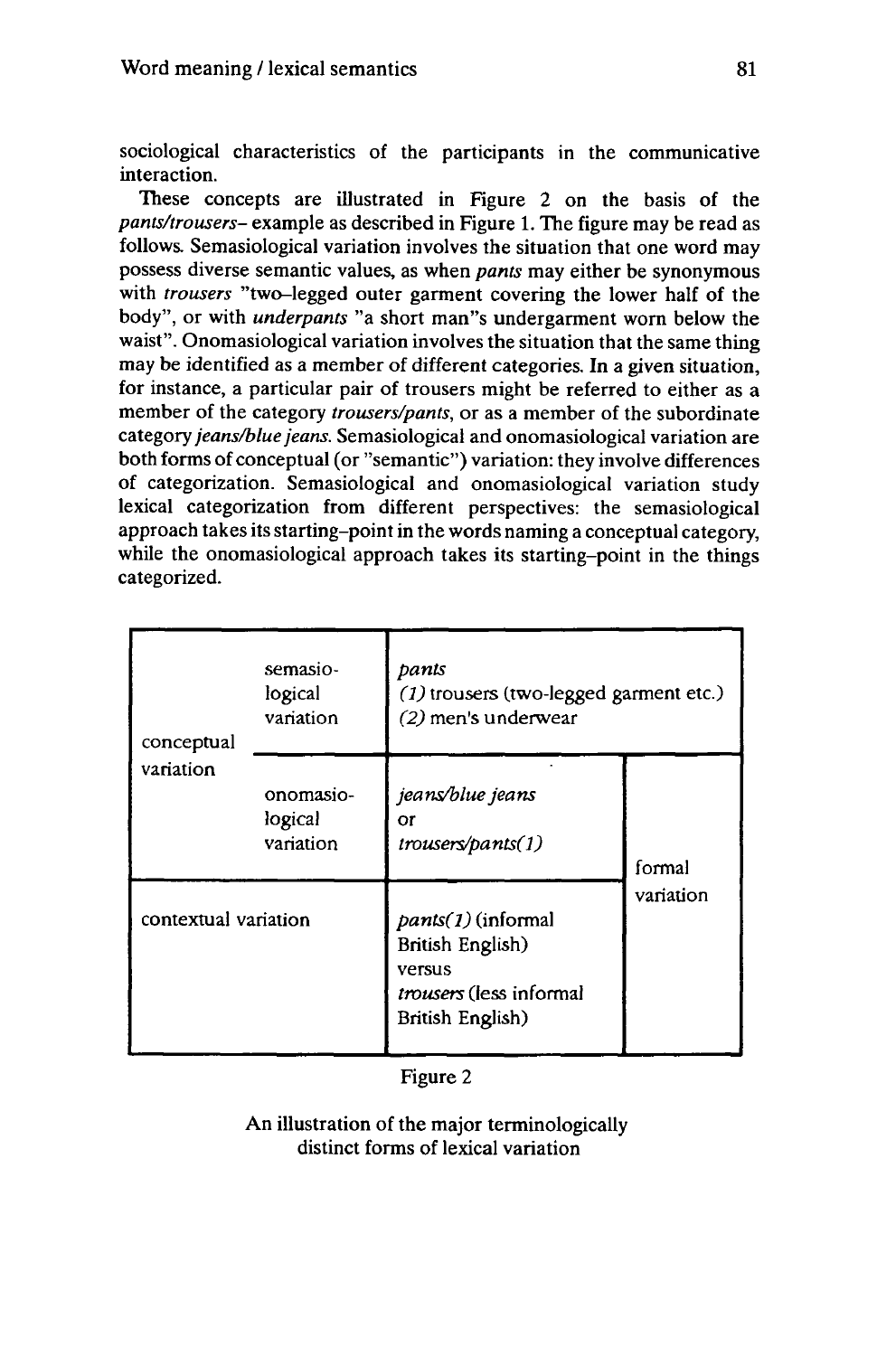Contextual variation involves speaker-related and situation-related differences, such as the stylistic differences distinguishing *pants* (in its general reading) and *trousers* in British English. The geographical differences between British English and American English also fall within the class of contextual variation. As explained before, contextual variation is not necessarily restricted to cases such as the *pants/trousers*-example in the figure, which does notinvolve semantic differences: contextual variation and conceptual variation of the semasiological or onomasiological kind may clearly cross-categorize. Formal variation basically involves the situation that a particular entity may be referred to by means of different words. These different words may express a conceptual distinction, in which case we get onomasiological variation, or they may not, in which case we get, for instance, "pure" geographical variation.

The research project leads to the following two major *empirical conclusions* about the interaction between these various forms of variation. First, lexical choices are determined by the semasiological and onomasiological characteristics of the referents involved: a referent (or set of referents) is expressed more readily by a category of which it is a central member, and it is expressed more readily by a lexical category with a higher entrenchment value. Entrenchment in the sense used here is defined as onomasiologicalsalience;see Geeraerts(1993). A corpus-based operational measure of entrenchment is specified in the context of the project. Roughly, the entrenchment of a lexical category is the probability that the category (rather than an alternative, equally applicable one) will be chosen as a name for its potential referents. Relevant differences of entrenchment may involve hyponyms in comparison with hyperonyms, but also co-hyponyms.

Second, the formal structure of lexical expressions is related to the semasiological and onomasiological characteristics of the categories and onomasiological characteristics of the categories involved. Semasiologically, the intrinsicness of a semantic dimension or dimensional value correlates inversely with the frequency with which it is expressed as a modifier in a polylexical expression. Onomasiologically, the entrenchment of a category correlates inversely with the frequency with which it is named by means of polymorphemic items.

The *innovative nature* of the project resides primarily in the fact that it offers a more comprehensive picture oflexical variation than so far available. In particular, it combines the recent developments in lexical semantics (epitomized by prototype theory) with an onomasiological perspective, and with the contextual study of variation as usual in sociolinguistics and pragmatics. It extrapolates prototype semantics from semasiology to onomasiology, by demonstrating that the semasiological characteristics of lexical categories highlighted by prototype semantics (such as the existence of salience effects) also occur in the onomasiological realm. In addition, it shows how semasiological structures of meaning and onomasiological processes of naming both interact with contextual factors of a sociolinguistic and pragmatic nature.